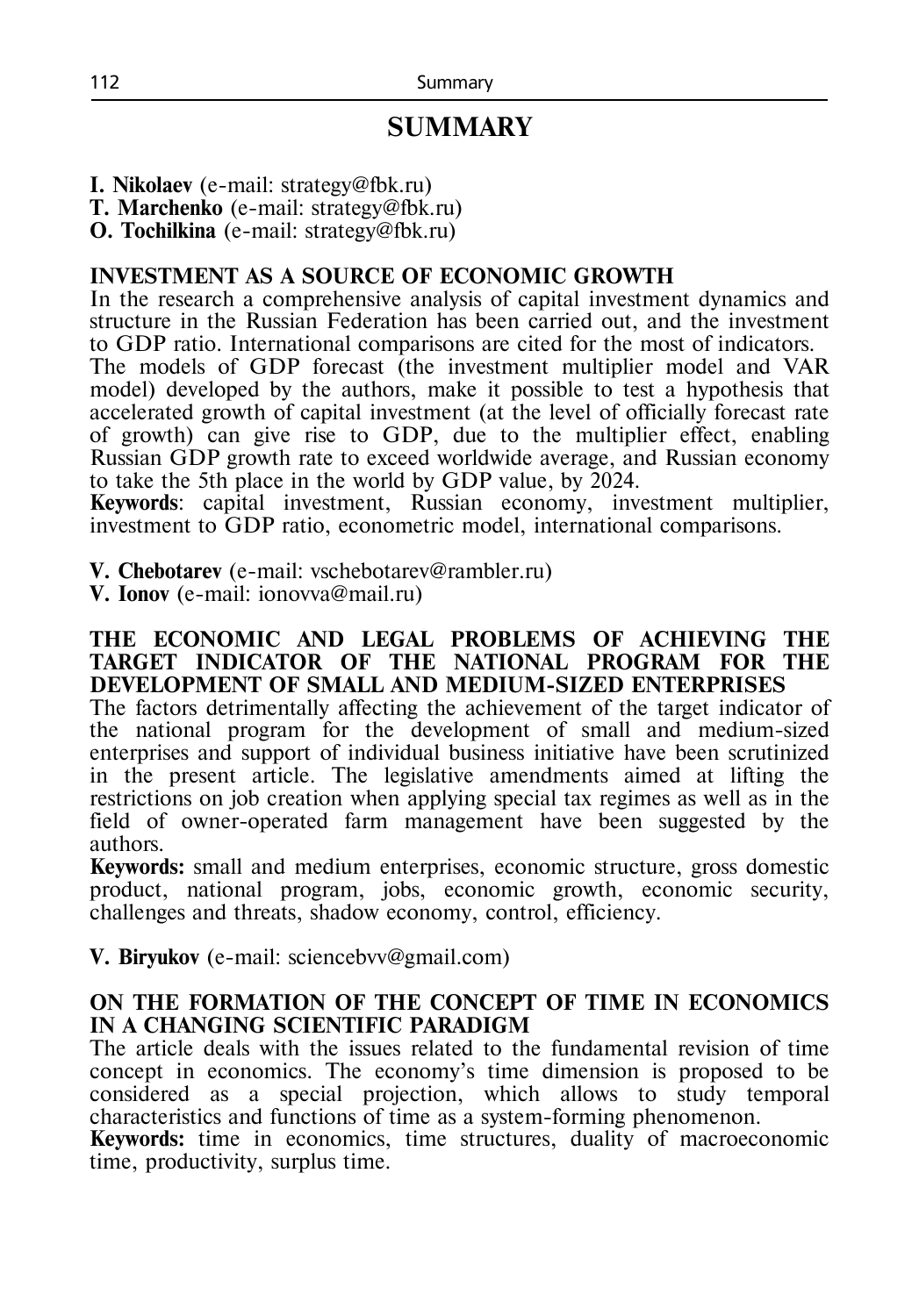## **E. Trifonov** (e-mail: peopleproperty@mail.ru)

## **ON THE INEVITABILITY OF DEMOCRATIZATION OF PROPERTY RELATIONS**

The democratization of property relations is a recognized phenomenon. However, in the scientific literature there are no works that recognize the democratization of property relations as an economic law. The purpose of the article is to substantiate the objective reality of the economic law of democratization of property relations, clarify its essence, and identify its socio-economic effect.

**Keywords**: private property, personal property, the socialization of property, forms of ownership, the law of democratization of property relations.

**Е. Nekhoda** (e-mail: sheyna1963@yandex.ru)

**Е. Kaz** (e-mail: gk123a@mail.ru)

#### **THE INTERACTION OF GOVERNMENT AND BUSINESS: MOVING TOWARDS THE CREATION OF SHARED VALUES**

The article shows that the traditional approaches to the interaction between the government and business are based on deep contradictions between the interests of economic entities. These approaches do not provide sustainable development of society, economy, business and individuals in the long term, neither help solve current global problems. They must give way to the new ideas of moving towards shared values, which would benefit human society as a whole, including governments and businesses. The article discusses the trends of business moving in this direction.

**Keywords**: government, society, business, shared values, sustainable development, business models.

**A. Kalinin** (e-mail: kalinin\_a@mail.ru)

#### **ON THE REFORM OF THE EXECUTIVE POWER AND THE STRUCTURES OF THE EXECUTIVE BODIES IN THE RUSSIAN FEDERATION**

In the history of modern Russian government transformations, one of the central events was the passing of Presidential Decree № 314 of March 9, 2004 "On the system and structure of federal executive bodies", which noticeably changed the composition of government bodies and their responsibilities. In the following years there were a significant number of changes in the structures of the executive bodies.

The article compares the initial and modern structure of the executive power, showing which ideas of the administrative reform -2003 proved to be viable, and which did not pass the test of practice.

**Keywords:** the structure of executive power, administrative reform, separation of powers.